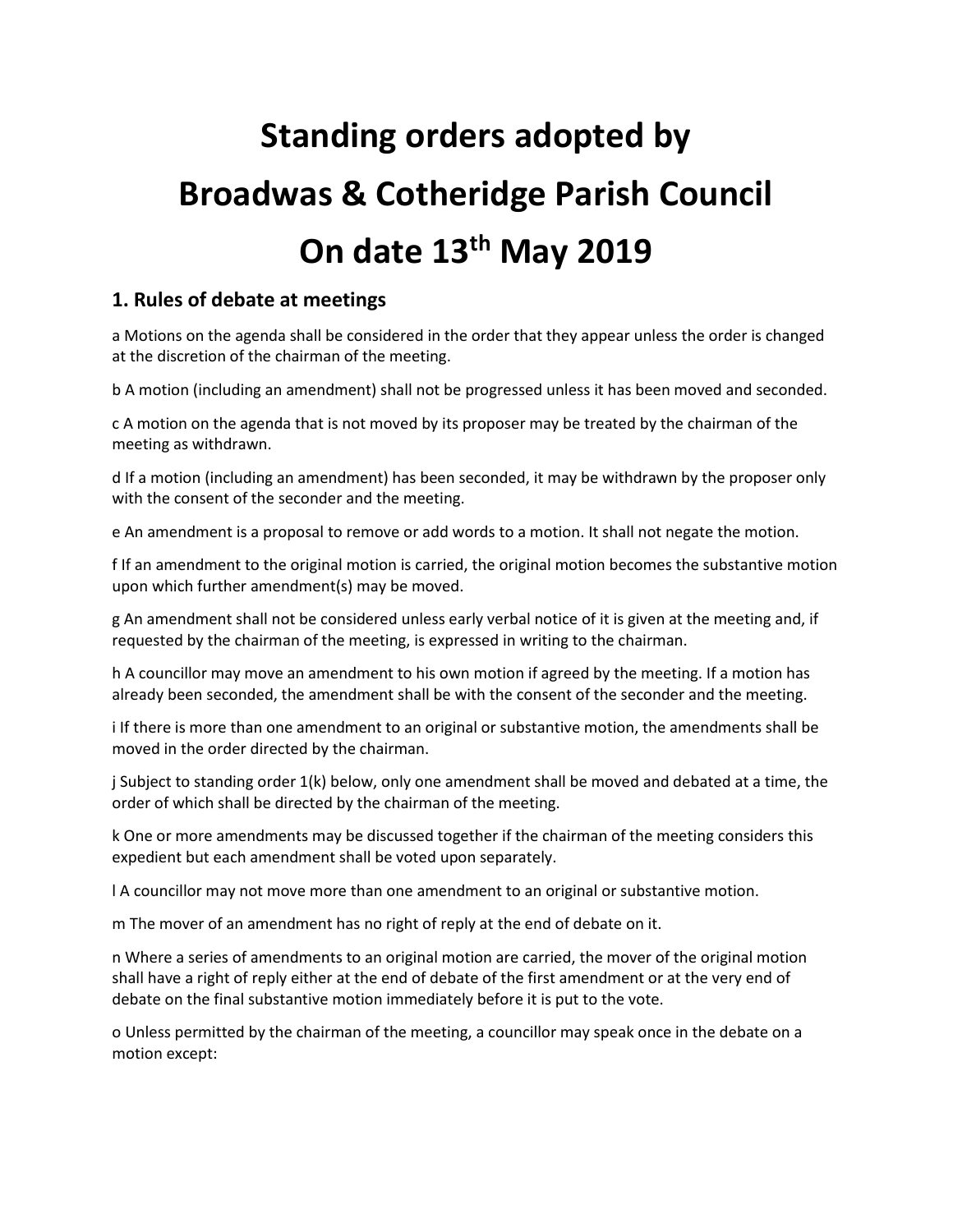i. to speak on an amendment moved by another councillor; ii. to move or speak on another amendment if the motion has been amended since he last spoke; iii. to make a point of order; iv. to give a personal explanation; or v. in exercise of a right of reply.

p During the debate of a motion, a councillor may interrupt only on a point of order or a personal explanation and the councillor who was interrupted shall stop speaking. A councillor raising a point of order shall identify the standing order which he considers has been breached or specify the other irregularity in the proceedings of the meeting he is concerned by.

q A point of order shall be decided by the chairman of the meeting and his decision shall be final.

r When a motion is under debate, no other motion shall be moved except:

i. to amend the motion; ii. to proceed to the next business; iii. to adjourn the debate; iv. to put the motion to a vote; v. to ask a person to be no longer heard or to leave the meeting; vi. to refer a motion to a committee or sub-committee for consideration; vii. to exclude the public and press; viii. to adjourn the meeting; or ix. to suspend particular standing order(s) excepting those which reflect mandatory statutory requirements.

s Before an original or substantive motion is put to the vote, the chairman of the meeting shall be satisfied that the motion has been sufficiently debated and that the mover of the motion under debate has exercised or waived his right of reply.

t Excluding motions moved understanding order 1(r) above, the contributions or speeches by a councillor shall relate only to the motion under discussion and shall not exceed  $(3)$  minutes without the consent of the chairman of the meeting.

#### **2. Disorderly conduct at meetings**

a No person shall obstruct the transaction of business at a meeting or behave offensively or improperly. If this standing order is ignored, the chairman of the meeting shall request such person(s) to moderate or improve their conduct.

b If person(s) disregard the request of the chairman of the meeting to moderate or improve their conduct, any councillor or the chairman of the meeting may move that the person be no longer heard or excluded from the meeting. The motion, if seconded, shall be put to the vote without discussion.

c If a resolution made under standing order 2(b) above is ignored, the chairman of the meeting may take further reasonable steps to restore order or to progress the meeting. This may include temporarily suspending or closing the meeting.

#### **3. Meetings generally**

Full Council meetings Committee meetings Sub-committee meetings

a Meetings shall not take place in premises which at the time of the meeting are used for the supply of alcohol, unless no other premises are available free of charge or at a reasonable cost.

b The minimum three clear days for notice of a meeting does not include the day on which notice was issued, the day of the meeting, a Sunday, a day of the Christmas break, a day of the Easter break or of a bank holiday or a day appointed for public thanksgiving or mourning.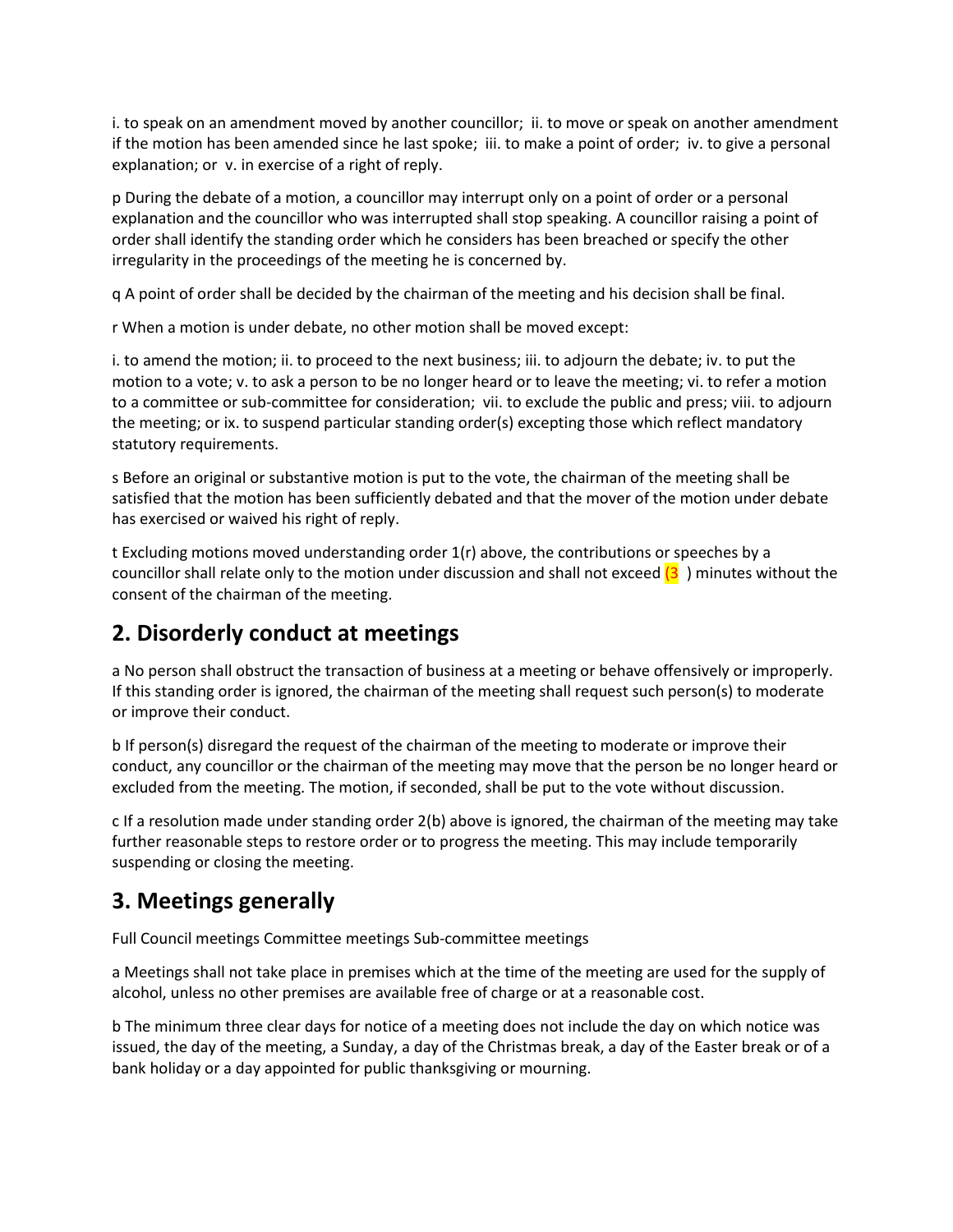c The minimum three clear days' public notice for a meeting does not include the day on which the notice was issued or the day of the meeting unless the meeting is convened at shorter notice.

d Meetings shall be open to the public unless their presence is prejudicial to the public interest by reason of the confidential nature of the business to be transacted or for other special reasons. The public's exclusion from part or all of a meeting shall be by a resolution which shall give reasons for the public's exclusion.

e Members of the public may make representations, answer questions and give evidence at a meeting which they are entitled to attend in respect of the business on the agenda.

f The period of time designated for public participation at a meeting in accordance with standing order 3(e) above shall not exceed **( 20** ) minutes unless directed by the chairman of the meeting.

g Subject to standing order 3(f) above, a member of the public shall not speak for more than (**3** ) minutes.

h In accordance with standing order 3(e) above, a question shall not require a response at the meeting nor start a debate on the question. The chairman of the meeting may direct that a written or oral response be given.

i A person shall raise his hand when requesting to speak and stand when speaking (except when a person has a disability or is likely to suffer discomfort]. The chairman of the meeting may at any time permit a person to be seated when speaking.

j A person who speaks at a meeting shall direct his comments to the chairman of the meeting.

k Only one person is permitted to speak at a time. If more than one person wants to speak, the chairman of the meeting shall direct the order of speaking.

l Photographing, recording, broadcasting or transmitting the proceedings of a meeting by any means is not permitted without the Council's prior written consent.

m The press shall be provided with reasonable facilities for the taking of their report of all or part of a meeting at which they are entitled to be present.

n Subject to standing orders which indicate otherwise, anything authorized or required to be done by, to or before the Chairman of the Council may in his absence be done by, to or before the Vice-Chairman of the Council (if any).

o The Chairman, if present, shall preside at a meeting. If the Chairman is absent from a meeting, the Vice-Chairman, if present, shall preside. If both the Chairman and the Vice-Chairman are absent from a meeting, a councillor as chosen by the Councillors present at the meeting shall preside at the meeting.

p Subject to a meeting being quorate, all questions at a meeting shall be decided by a majority of the Councillors or Councillors with voting rights present and voting.

q The Chairman of a meeting may give an original vote on any matter put to the vote, and in the case of an equality of votes may exercise his casting vote whether or not he gave an original vote. See standing orders 5(i) and (j) below for the different rules that apply in the election of the Chairman of the Council at the annual meeting of the council.

r Unless standing orders provide otherwise, voting on a question shall be by a show of hands. At the request of a councillor, the voting on any question shall be recorded so as to show whether each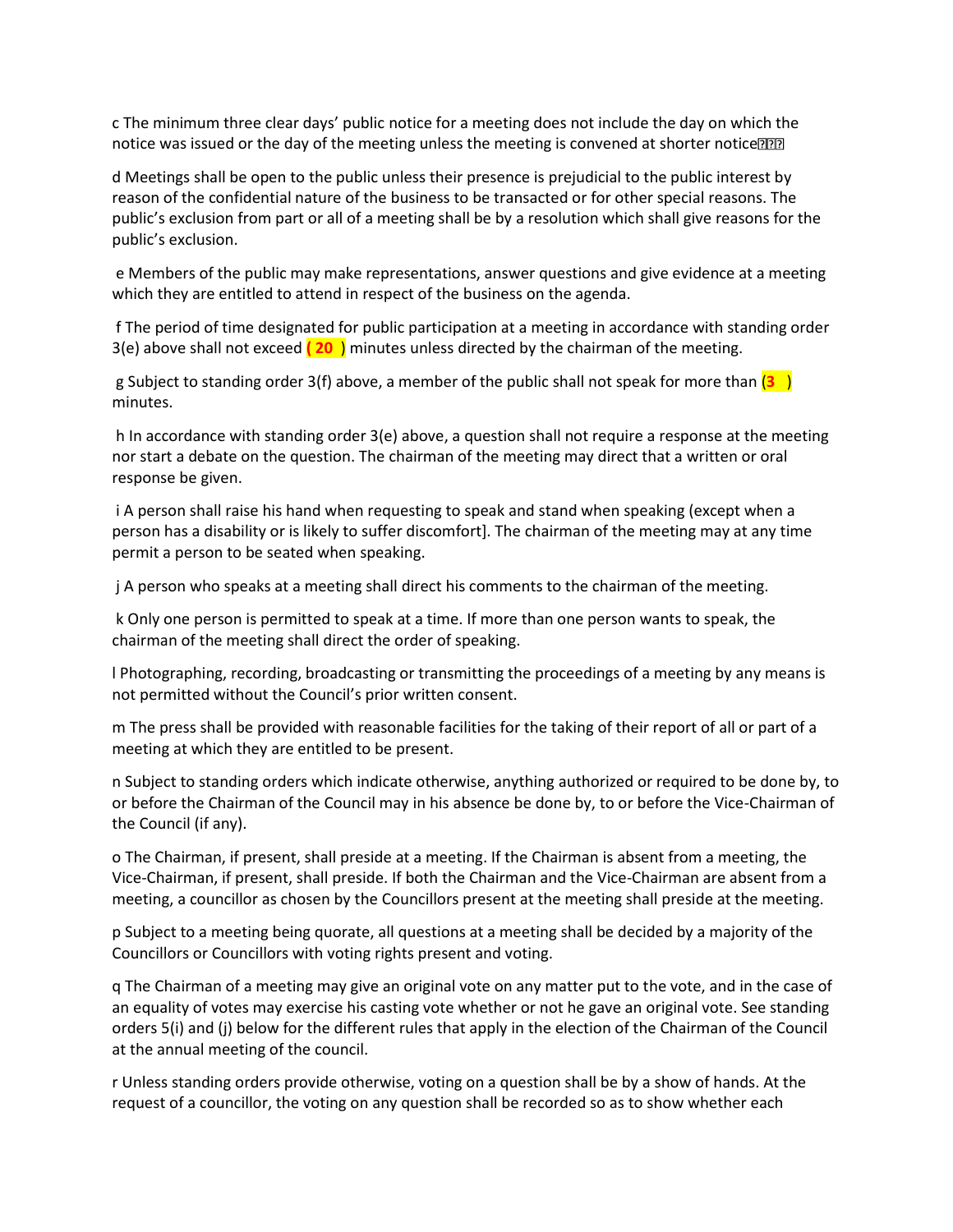councillor present and voting gave his vote for or against that question. Such a request shall be made before moving on to the next item of business on the agenda.

s The minutes of a meeting shall include an accurate record of the following:

i. the time and place of the meeting;

ii. the names of Councillors present and absent;

iii. interests that have been declared by Councillors and non-Councillors with voting rights;

iv. whether a councillor or non-councillor with voting rights left the meeting when matters that they held interests in were being considered;

v. if there was a public participation session; and

vi. the resolutions made.

t A councillor or a non-councillor with voting rights who has a disclosable pecuniary interest or another interest as set out in the council's code of conduct in a matter being considered at a meeting is subject to statutory limitations or restrictions under the code on his right to participate and vote on that matter.

No business may be transacted at a meeting unless at least one-third of the whole number of members of the council are present and in no case shall the quorum of a meeting be less than three. *See standing order 4d(viii) below for the quorum of a committee or subcommittee meeting.* 

v If a meeting is or becomes inquorate no business shall be transacted and the meeting shall be closed. The business on the agenda for the meeting shall be adjourned to another meeting.

w A meeting shall not exceed a period of **(3**) hours.

#### **4. Committees and sub-committees**

a Unless the council determines otherwise, a committee may appoint a subcommittee whose terms of reference and members shall be determined by the committee.

b The members of a committee may include non-Councillors unless it is a committee which regulates and controls the finances of the council.

c Unless the council determines otherwise, all the members of an advisory committee and a subcommittee of the advisory committee may be non-Councillors.

d The council may appoint standing committees or other committees as may be necessary, and:

i. shall determine their terms of reference;

ii. shall determine the number and time of the ordinary meetings of a standing committee up until the date of the next annual meeting of full council;

iii. shall permit a committee, other than in respect of the ordinary meetings of a committee, to determine the number and time of its meetings;

iv. shall, subject to standing orders 4(b) and (c) above, appoint and determine the terms of office of members of such a committee;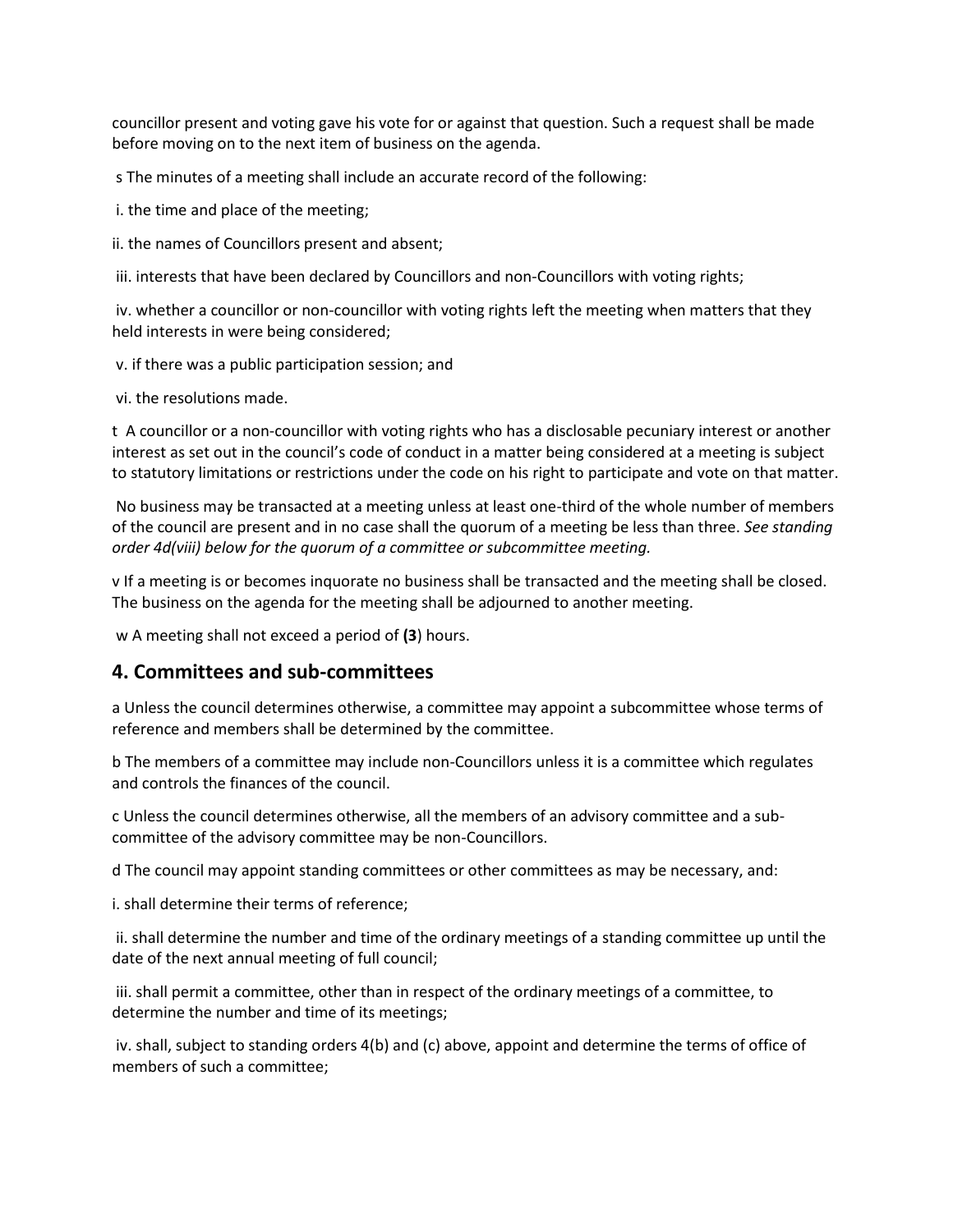v. may, subject to standing orders 4(b) and (c) above, appoint and determine the terms of office of the substitute members to a committee whose role is to replace the ordinary members at a meeting of a committee if the ordinary members of the committee confirm to the Proper Officer  $(7)$  days before the meeting that they are unable to attend;

vi. shall, after it has appointed the members of a standing committee, appoint the chairman of the standing committee;

vii. shall permit a committee other than a standing committee, to appoint its own chairman at the first meeting of the committee;

viii. shall determine the place, notice requirements and quorum for a meeting of a committee and a sub-committee which shall be no less than three;

ix. shall determine if the public may participate at a meeting of a committee;

x. shall determine if the public and press are permitted to attend the meetings of a sub-committee and also the advance public notice requirements, if any, required for the meetings of a sub-committee;

xi. may dissolve a committee.

#### **5. Ordinary council meetings**

a In an election year, the annual meeting of the council shall be held on or within 14 days following the day on which the new Councillors elected take office.

b In a year which is not an election year, the annual meeting of a council shall be held on such day in May as the council may direct.

c If no other time is fixed, the annual meeting of the council shall take place at 6pm.

d (England) In addition to the annual meeting of the council, at least three other ordinary meetings shall be held in each year on such dates and times as the council directs.

e The first business conducted at the annual meeting of the council shall be the election of the Chairman and Vice-Chairman (if any) of the Council.

f The Chairman of the Council, unless he has resigned or becomes disqualified, shall continue in office and preside at the annual meeting until his successor is elected at the next annual meeting of the council.

g The Vice-Chairman of the Council, if any, unless he resigns or becomes disqualified, shall hold office until immediately after the election of the Chairman of the Council at the next annual meeting of the council.

h. In an election year, if the current Chairman of the Council has not been re-elected as a member of the council, he shall preside at the meeting until a successor Chairman of the Council has been elected. The current Chairman of the Council shall not have an original vote in respect of the election of the new Chairman of the Council but must give a casting vote in the case of an equality of votes.

i. In an election year, if the current Chairman of the Council has been re-elected as a member of the council, he shall preside at the meeting until a new Chairman of the Council has been elected. He may exercise an original vote in respect of the election of the new Chairman of the Council and must give a casting vote in the case of an equality of votes.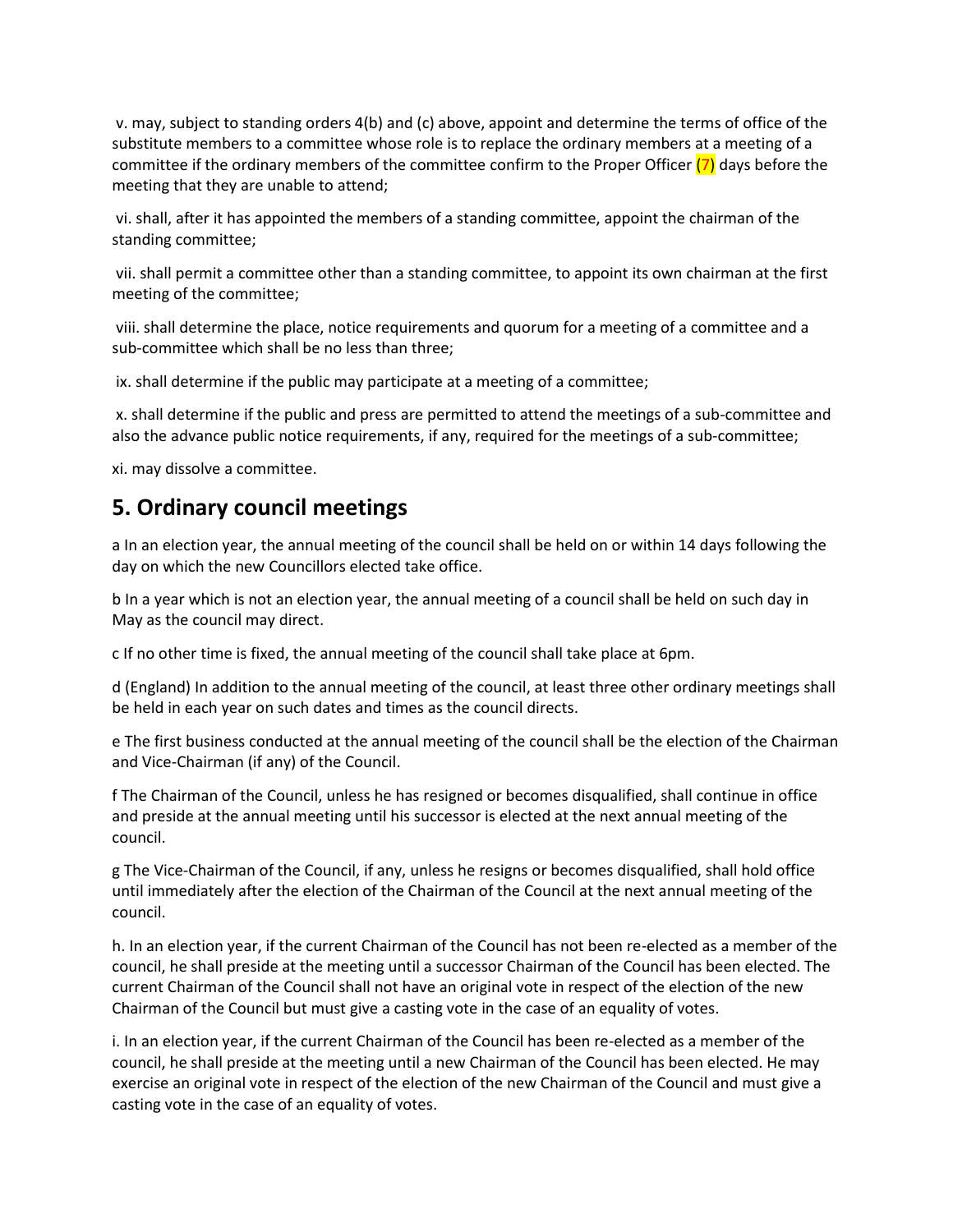j. Following the election of the Chairman of the Council and Vice-Chairman (if any) of the Council at the annual meeting of the council, the business of the annual meeting shall include:

k. In an election year, delivery by the Chairman of the Council and Councillors of their acceptance of office forms unless the council resolves for this to be done at a later date. In a year which is not an election year, delivery by the Chairman of the Council of his acceptance of office form unless the council resolves for this to be done at a later date;

ii. Confirmation of the accuracy of the minutes of the last meeting of the council;

iii. Receipt of the minutes of the last meeting of a committee;

iv. Consideration of the recommendations made by a committee;

v. Review of delegation arrangements to committees, sub-committees, staff and other local authorities;

vi. Review of the terms of reference for committees;

vii. Appointment of members to existing committees;

viii. Appointment of any new committees in accordance with standing order 4 above;

ix. Review and adoption of appropriate standing orders and financial regulations;

x. Review of arrangements, including any charters and agency agreements, with other local authorities and review of contributions made to expenditure incurred by other local authorities;

xi. Review of representation on or work with external bodies and arrangements for reporting back;

xii. (England) In an election year, to make arrangements with a view to the council becoming eligible to exercise the general power of competence in the future;

xiii. Review of inventory of land and assets including buildings and office equipment;

xiv. Confirmation of arrangements for insurance cover in respect of all insured risks;

xv. Review of the council's and/or staff subscriptions to other bodies;

xvi. Review of the council's complaints procedure;

xvii. Review of the council's procedures for handling requests made under the Freedom of Information Act 2000 and the Data Protection Act 1998;

xviii. Review of the council's policy for dealing with the press/media; and

xix. Determining the time and place of ordinary meetings of the full council up to and including the next annual meeting of full council.

#### **6. Extraordinary meetings of the council and committees and subcommittees**

a The Chairman of the Council may convene an extraordinary meeting of the council at any time.

b If the Chairman of the Council does not or refuses to call an extraordinary meeting of the council within seven days of having been requested in writing to do so by two Councillors, any two Councillors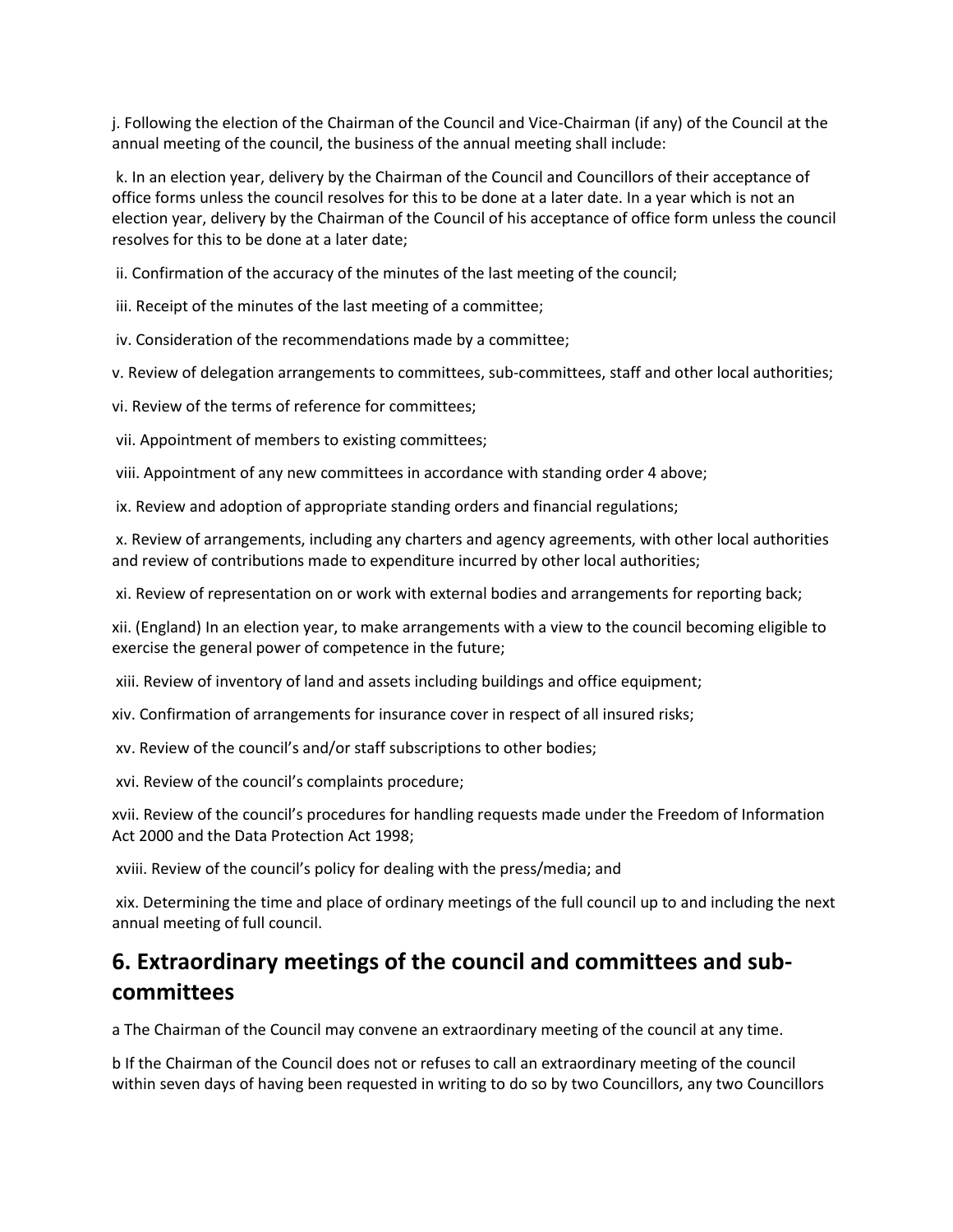may convene an extraordinary meeting of the council. The public notice giving the time, place and agenda for such a meeting must be signed by the two Councillors.

c The chairman of a committee [or a sub-committee] may convene an extraordinary meeting of the committee [or the sub-committee] at any time.

d If the chairman of a committee [or a sub-committee] does not or refuses to call an extraordinary meeting within (7 ) days of having been requested to do so by **(2**) members of the committee [or the sub-committee], any **(2**) members of the committee [and the sub-committee] may convene an extraordinary meeting of a committee [and a sub-committee].

#### **Photographing, recording, broadcasting or transmitting the proceedings of meetings.**

With effect from 6/8/2014, a person may not orally report or comment about a meeting as it takes place if he/she is present at a meeting of the Parish Council or its committees but otherwise MAY

a) film, photograph or make an audio recording of a meeting.

b) use any other means for enabling persons not present to see or hear proceedings at a meeting as it takes place or later.

c) report or comment on the proceedings in writing or after a meeting or orally report or comment after the meeting.

#### **7. Previous resolutions**

a A resolution shall not be reversed within six months except either by a special motion, which requires written notice by at least  $(3)$  Councillors to be given to the Proper Officer in accordance with standing order 9 below, or by a motion moved in pursuance of the recommendation of a committee or a subcommittee.

b When a motion moved pursuant to standing order 7(a) above has been disposed of, no similar motion may be moved within a further six months.

## **8. Voting on appointments**

a Where more than two persons have been nominated for a position to be filled by the council and none of those persons has received an absolute majority of votes in their favour, the name of the person having the least number of votes shall be struck off the list and a fresh vote taken. This process shall continue until a majority of votes is given in favour of one person. A tie in votes may be settled by the casting vote exercisable by the chairman of the meeting.

## **9. Motions for a meeting that require written notice to be given to the Proper Officer**

a A motion shall relate to the responsibilities of the meeting which it is tabled for and in any event shall relate to the performance of the council's statutory functions, powers and obligations or an issue which specifically affects the council's area or its residents.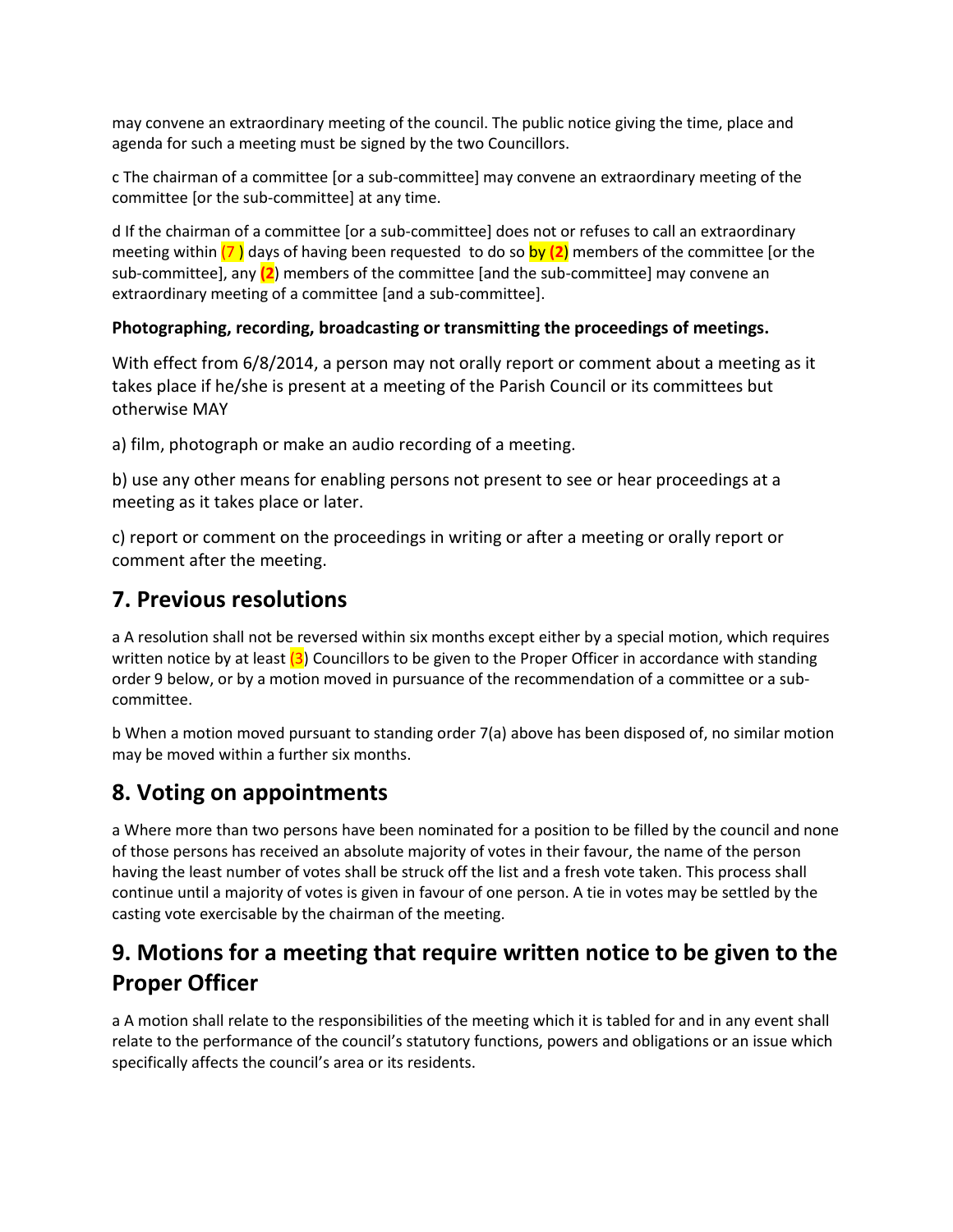b No motion may be moved at a meeting unless it is on the agenda and the mover has given written notice of its wording to the Proper Officer at least (10) clear days before the meeting. Clear days do not include the day of the notice or the day of the meeting.

c The Proper Officer may, before including a motion on the agenda received in accordance with standing order 9(b) above, correct obvious grammatical or typographical errors in the wording of the motion.

d If the Proper Officer considers the wording of a motion received in accordance with standing order 9(b) above is not clear in meaning, the motion shall be rejected until the mover of the motion resubmits it in writing to the Proper Officer so that it can be understood at least  $(7)$  clear days before the meeting.

e If the wording or subject of a proposed motion is considered improper, the Proper Officer shall consult with the chairman of the forthcoming meeting or, as the case may be, the Councillors who have convened the meeting, to consider whether the motion shall be included in the agenda or rejected.

f Subject to standing order 9(e) above, the decision of the Proper Officer as to whether or not to include the motion on the agenda shall be final.

g Motions received shall be recorded in a book for that purpose and numbered in the order that they are received.

h Motions rejected shall be recorded in a book for that purpose with an explanation by the Proper Officer for their rejection.

#### **10. Motions at a meeting that do not require written notice**

a The following motions may be moved at a meeting without written notice to the Proper Officer;

- i. to correct an inaccuracy in the draft minutes of a meeting;
- ii. to move to a vote;
- iii. to defer consideration of a motion;
- iv. to refer a motion to a particular committee or sub-committee;
- v. to appoint a person to preside at a meeting;
- vi. to change the order of business on the agenda;
- vii. to proceed to the next business on the agenda;
- viii. to require a written report;
- ix. to appoint a committee or sub-committee and their members;
- x. to extend the time limits for speaking;
- xi. to exclude the press and public from a meeting in respect of confidential or sensitive information which is prejudicial to the public interest;
- xii. to not hear further from a councillor or a member of the public;
- xiii. to exclude a councillor or member of the public for disorderly conduct;
- xiv. to temporarily suspend the meeting;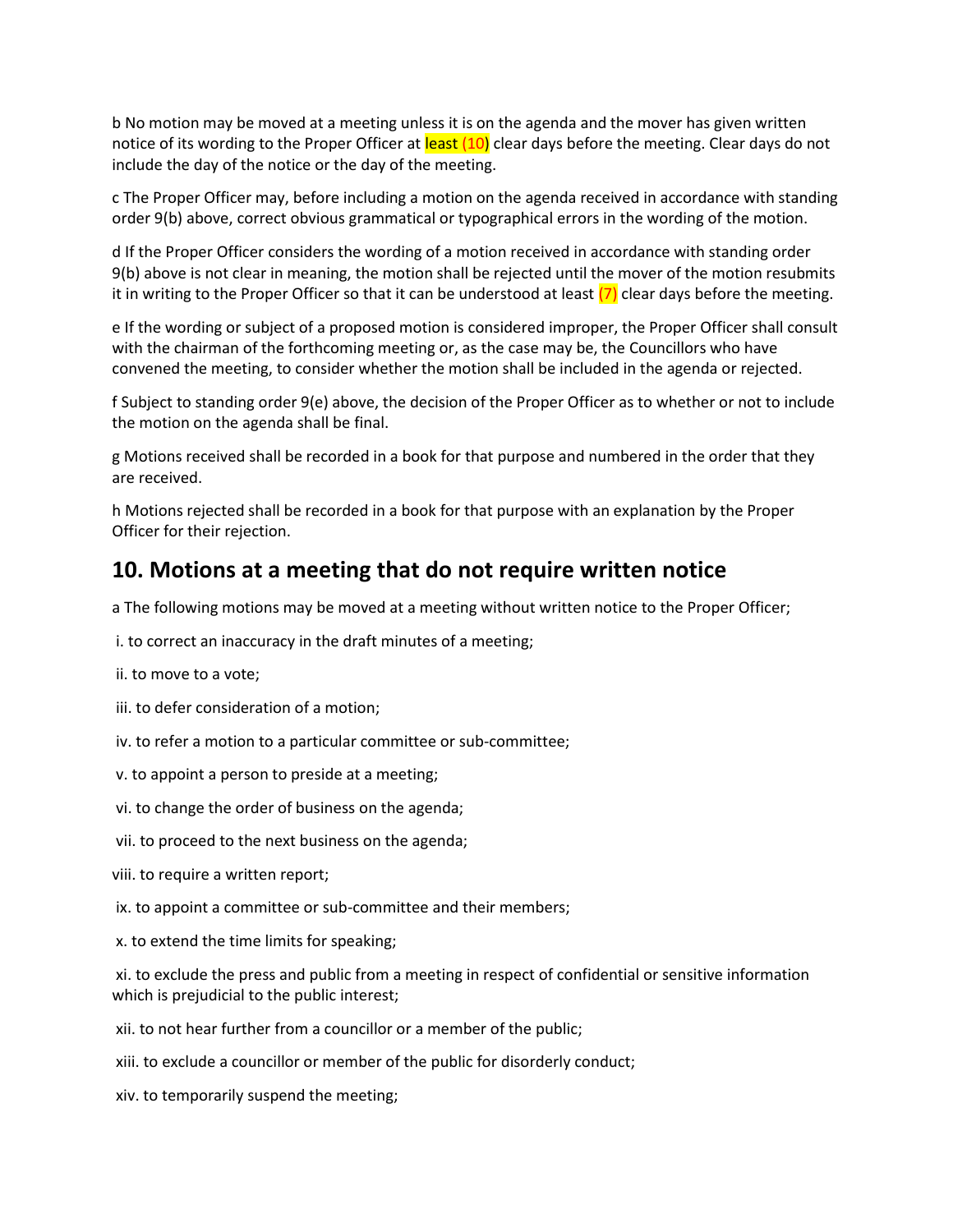xv. to suspend a particular standing order (unless it reflects mandatory statutory requirements); xvi. to adjourn the meeting; or

xvii. to close a meeting.

#### **11. Handling confidential or sensitive information**

a The agenda, papers that support the agenda and the minutes of a meeting shall not disclose or otherwise undermine confidential or sensitive information which for special reasons would not be in the public interest.

b Councillors and staff shall not disclose confidential or sensitive information which for special reasons would not be in the public interest.

#### **12. Draft minutes**

a If the draft minutes of a preceding meeting have been served on Councillors with the agenda to attend the meeting at which they are due to be approved for accuracy, they shall be taken as read.

b There shall be no discussion about the draft minutes of a preceding meeting except in relation to their accuracy. A motion to correct an inaccuracy in the draft minutes shall be moved in accordance with standing order 10(a)(i) above.

c The accuracy of draft minutes, including any amendment(s) made to them, shall be confirmed by resolution and shall be signed by the chairman of the meeting and stand as an accurate record of the meeting to which the minutes relate.

d If the chairman of the meeting does not consider the minutes to be an accurate record of the meeting to which they relate, he shall sign the minutes and include a paragraph in the following terms or to the same effect: "The chairman of this meeting does not believe that the minutes of the meeting of the Council held on [date] in respect of ( item number ) were a correct record but his view was not upheld by the meeting and the minutes are confirmed as an accurate record of the proceedings."

e Upon a resolution which confirms the accuracy of the minutes of a meeting, the draft minutes or recordings of the meeting for which approved minutes exist shall be destroyed.

## **13. Code of conduct and dispensations**

See also standing order 3(t) above.

a All Councilors and non-Councillors with voting rights shall observe the code of conduct adopted by the council.

b Unless he has been granted a dispensation, a councillor or non-councillor with voting rights shall withdraw from a meeting when it is considering a matter in which he has a disclosable pecuniary interest. He may return to the meeting after it has considered the matter in which he had the interest.

c Unless he has been granted a dispensation, a councillor or non-councillor with voting rights shall withdraw from a meeting when it is considering a matter in which he has another interest if so required by the council's code of conduct. He may return to the meeting after it has considered the matter in which he had the interest.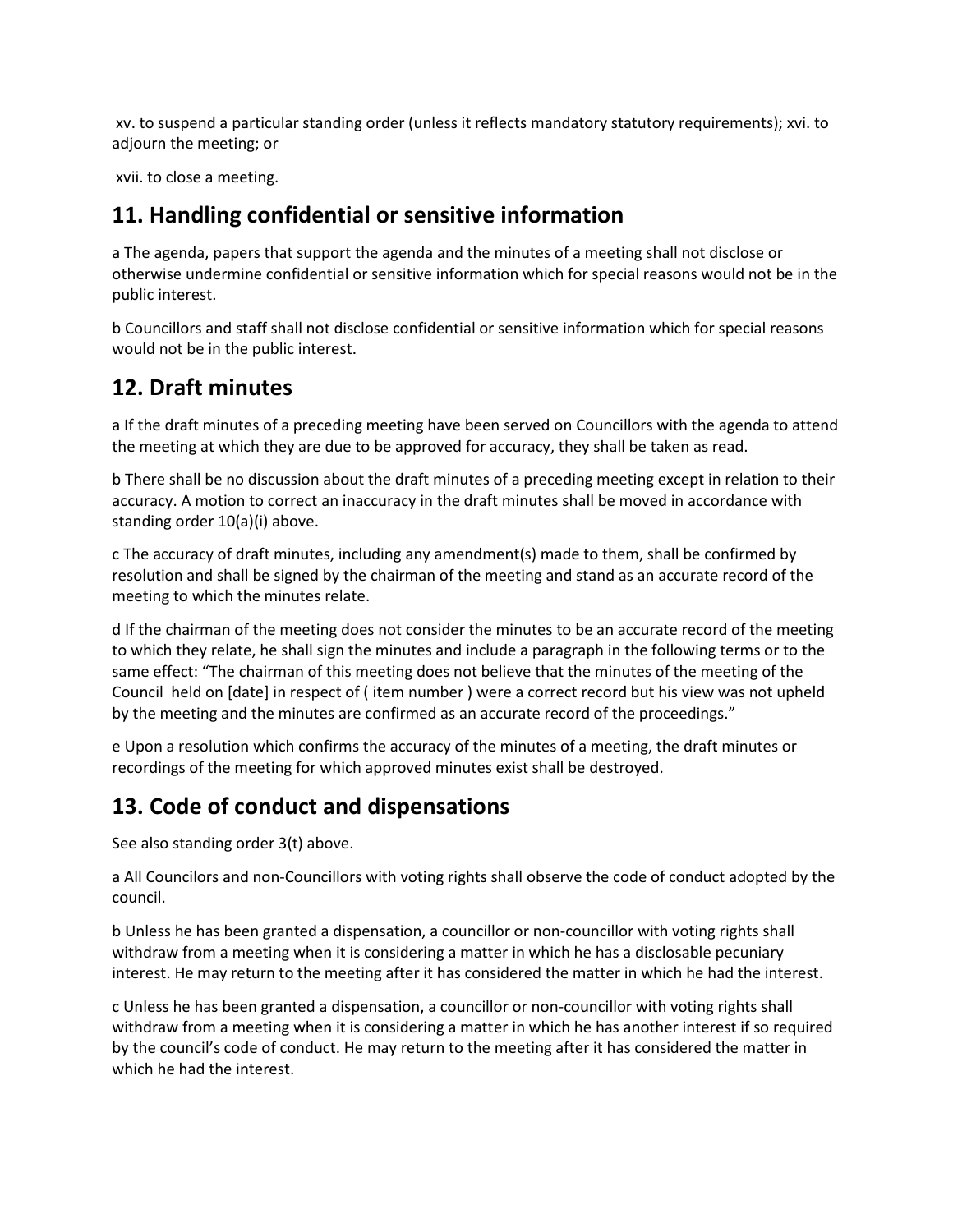d Dispensation requests shall be in writing and submitted to the Clerk, 4 days before the meeting, or failing that, at the start of the meeting for which the dispensation is required.

e A decision as to whether to grant a dispensation shall be made by a meeting of the council, or committee or sub-committee for which the dispensation is required and that decision is final.

f A dispensation request shall confirm:

- i. the description and the nature of the disclosable pecuniary interest or other interest to which the request for the dispensation relates;
- ii. ii. whether the dispensation is required to participate at a meeting in a discussion only or a discussion and a vote;
- iii. iii. the date of the meeting or the period (not exceeding four years) for which the dispensation is sought; and
- iv. iv. an explanation as to why the dispensation is sought.

g Subject to standing orders 13(d) and (f) above, dispensations requests shall be considered , at the beginning of the meeting of the council , or committee or a sub-committee for which the dispensation is required.

h A dispensation may be granted in accordance with standing order 13(e) above if having regard to all relevant circumstances the following applies:

i. without the dispensation the number of persons prohibited from participating in the particular business would be so great a proportion of the meeting transacting the business as to impede the transaction of the business or

ii. granting the dispensation is in the interests of persons living in the council's area or

iii. it is otherwise appropriate to grant a dispensation.

#### **14. Code of conduct complaints**

a. Upon notification by the District or County Council that it is dealing with a complaint that a councillor or non-councillor with voting rights has breached the council's code of conduct, the Proper Officer shall, subject to standing order 11 above, report this to the council.

b. Where the notification in standing order 14(a) above relates to a complaint made by the Proper Officer, the Proper Officer shall notify the Chairman of Council of this fact, and the Chairman shall nominate another staff member to assume the duties of the Proper Officer in relation to the complaint until it has been determined and the council has agreed what action, if any, to take in accordance with standing order 14(d) below].

c The council may:

i. provide information or evidence where such disclosure is necessary to progress an investigation of the complaint or is required by law;

ii. seek information relevant to the complaint from the person or body with statutory responsibility for investigation of the matter;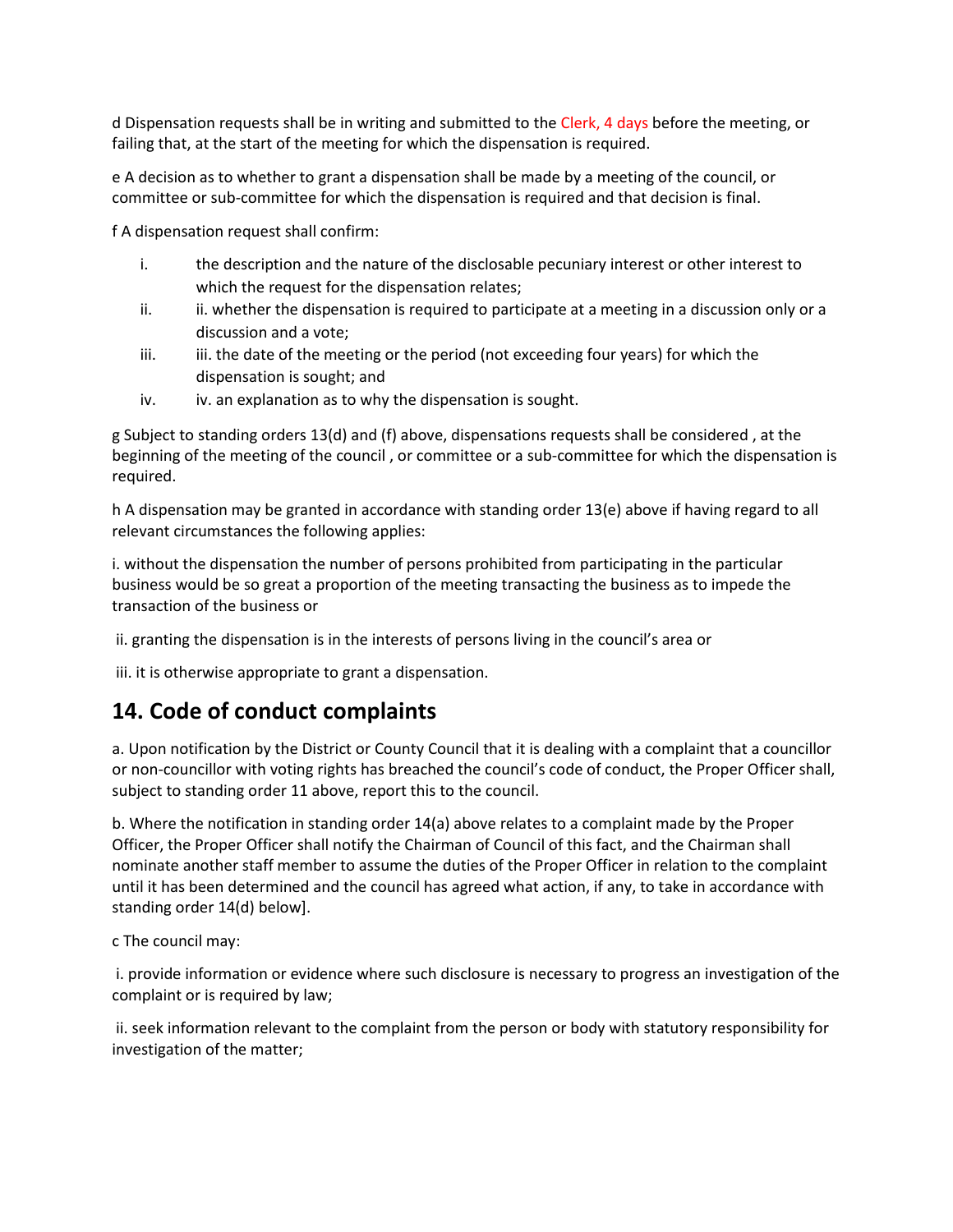d Upon notification by the District or Unitary Council that a councillor or non-councillor with voting rights has breached the council's code of conduct, the council shall consider what, if any, action to take against him. Such action excludes disqualification or suspension from office.

## **15. Proper Officer**

a The Proper Officer shall be either (i) the clerk or (ii) other staff member(s) nominated by the council to undertake the work of the Proper Officer when the Proper Officer is absent.

b The Proper Officer shall:

i. [at least three clear days before a meeting of the council, a committee and a sub-committee serve on Councillors, by delivery or post at their residences, a signed summons confirming the time, place and the agenda.] OR [at least three clear days before a meeting of the council, a committee and a subcommittee serve on Councillors a summons, by email, confirming the time, place and the agenda provided any such email contains the electronic signature and title of the Proper Officer]. See standing order 3(b) above for the meaning of clear days for a meeting of a full council and standing order 3 (c) above for a meeting of a committee.

ii. give public notice of the time, place and agenda at least three clear days before a meeting of the council or a meeting of a committee or a subcommittee (provided that the public notice with agenda of an extraordinary meeting of the council convened by Councillors is signed by them); See standing order 3(b) above for the meaning of clear days for a meeting of a full council and standing order 3(c) above for a meeting of a committee.

iii. subject to standing order 9 above, include on the agenda all motions in the order received unless a councillor has given written notice at least **(7**) days before the meeting confirming his withdrawal of it; iv. convene a meeting of full council for the election of a new Chairman of the Council, occasioned by a casual vacancy in his office;

v. facilitate inspection of the minute book by local government electors;

vi. receive and retain copies of byelaws made by other local authorities;

vii. retain acceptance of office forms from Councillors;

viii. retain a copy of every Councillor's register of interests;

ix. assist with responding to requests made under the Freedom of Information Act 2000 and Data Protection Act 1998, in accordance with and subject to the council's policies and procedures relating to the same;

x. receive and send general correspondence and notices on behalf of the council except where there is a resolution to the contrary;

xi. manage the organization, storage of, access to and destruction of information held by the council in paper and electronic form;

xii. arrange for legal deeds to be executed; See also standing order 22 below.

xiii. arrange or manage the prompt authorization, approval, and instruction regarding any payments to be made by the council in accordance with the council's financial regulations;

xiv manage access to information about the council via the publication scheme; and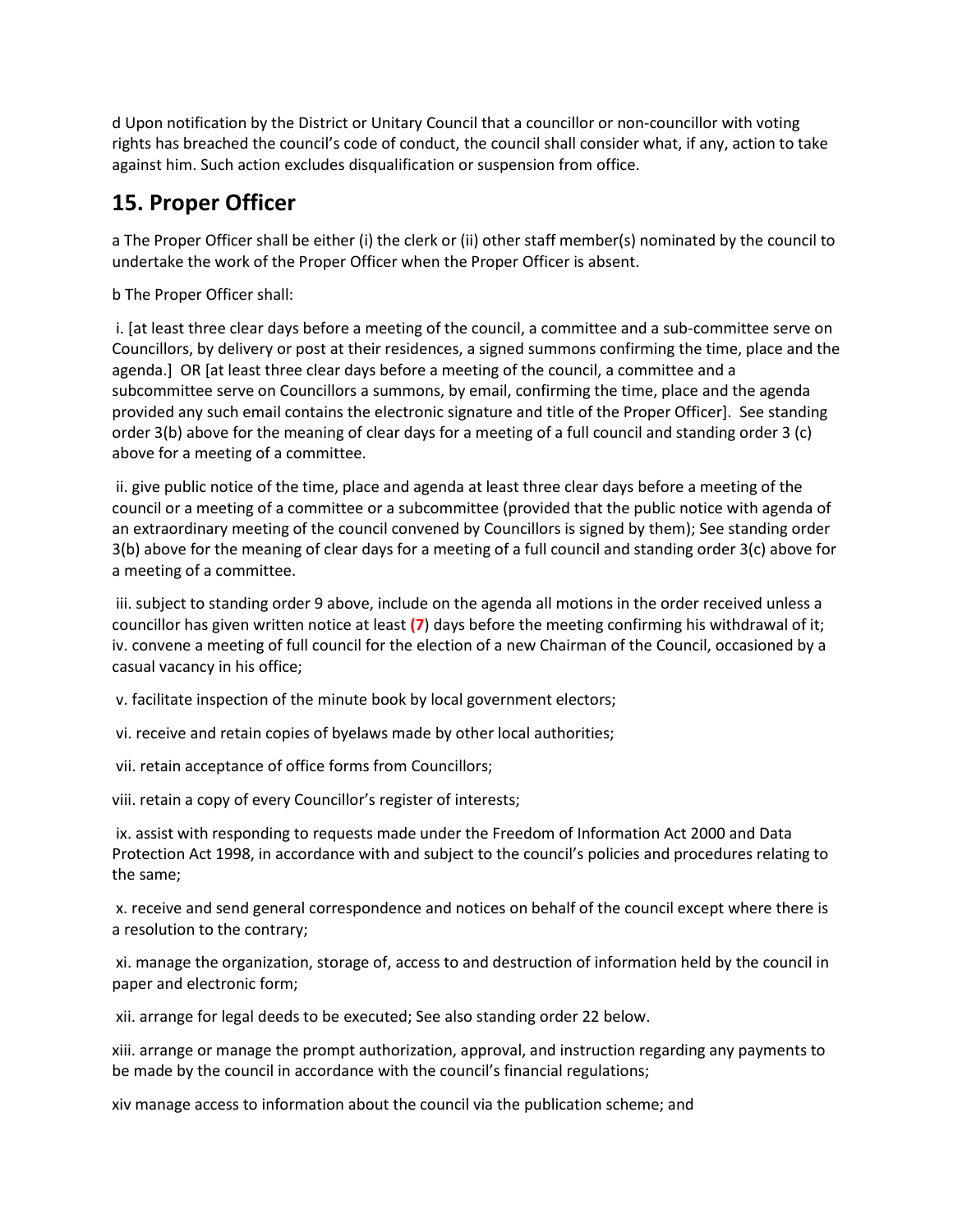xv retain custody of the seal of the council (if any) which shall not be used without a resolution to that effect. See also standing order 22 below.

#### **16. Responsible Financial Officer**

a The council shall appoint appropriate staff member(s) to undertake the work of the Responsible Financial Officer when the Responsible Financial Officer is absent.

#### **17. Accounts and accounting statements**

a "Proper practices" in standing orders refer to the most recent version of [Governance and Accountability for Local Councils – a Practitioners' Guide (England)]

b All payments by the council shall be authorized, approved and paid in accordance with the law, proper practices and the council's financial regulations.

c The Responsible Financial Officer shall supply to each councillor as soon as practicable after 30 June, 30 September and 31 December in each year a statement to summarize: i. the council's receipts and payments for each quarter; ii. the council's aggregate receipts and payments for the year to date; iii. the balances held at the end of the quarter being reported

and which includes a comparison with the budget for the financial year and highlights any actual or potential overspends.

d As soon as possible after the financial year end at 31 March, the Responsible Financial Officer shall provide:

- i. each councillor with a statement summarizing the council's receipts and payments for the last quarter and the year to date for information; and
- ii. ii. to the full council the accounting statements for the year in the form of Section 1 of the annual return, as required by proper practices, for consideration and approval.

e The year end accounting statements shall be prepared in accordance with proper practices and applying the form of accounts determined by the council (receipts and payments, or income and expenditure) for a year to 31 March. A completed draft annual return shall be presented to each councillor before the end of the following month of May. The annual return of the council, which is subject to external audit, including the annual governance statement, shall be presented to council for consideration and formal approval before 30 June.

## **18. Financial controls and procurement**

a The council shall consider and approve financial regulations drawn up by the Responsible Financial Officer, which shall include detailed arrangements in respect of the following: i. the keeping of accounting records and systems of internal controls; ii. the assessment and management of financial risks faced by the council; iii. the work of the independent internal auditor in accordance with proper practices and the receipt of regular reports from the internal auditor, which shall be required at least annually; iv. the inspection and copying by Councillors and local electors of the council's accounts and/or orders of payments; and v. procurement policies (subject to standing order 18(c) below)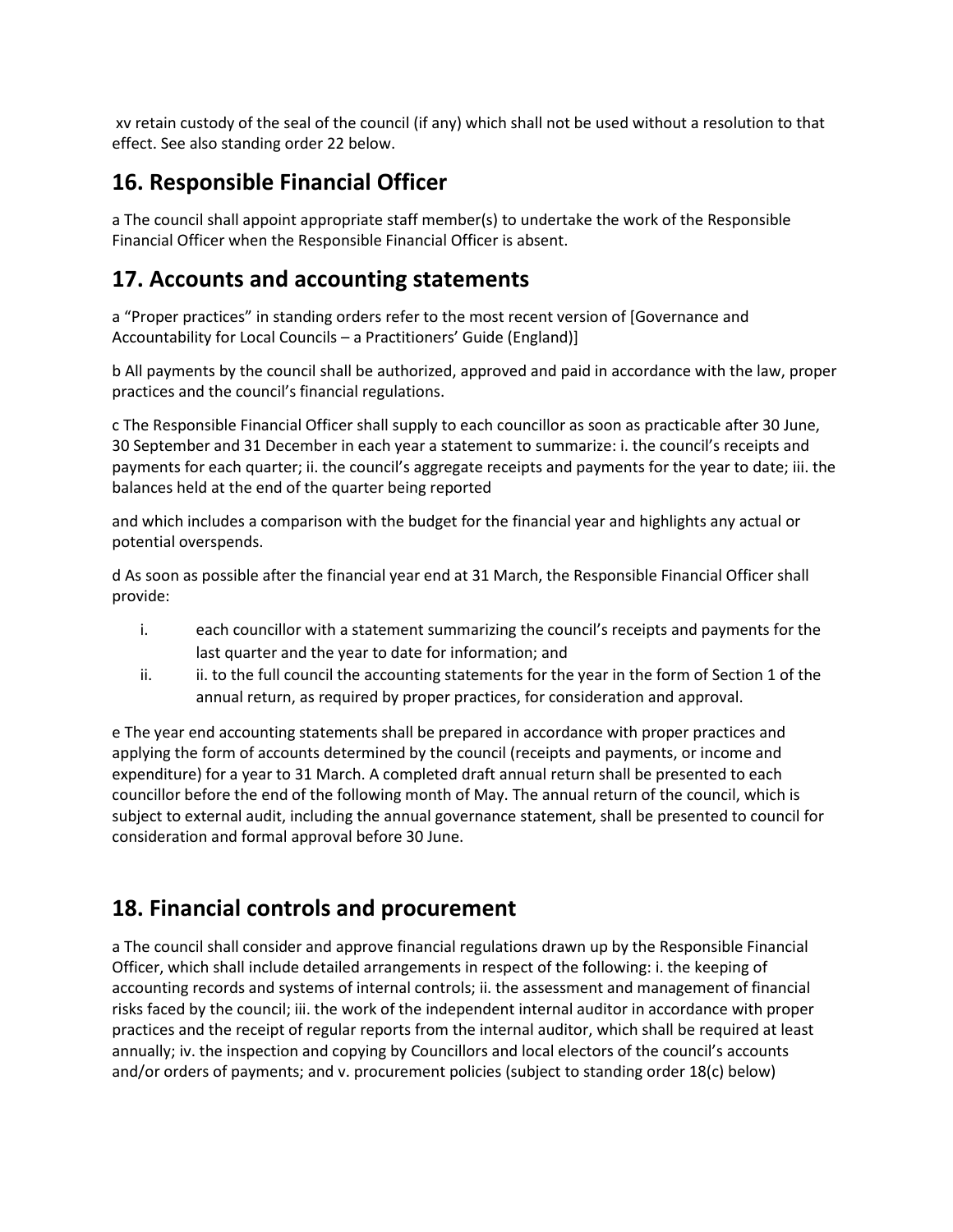including the setting of values for different procedures where a contract has an estimated value of less than [£60,000].

b Financial regulations shall be reviewed regularly and at least annually for fitness of purpose.

c Financial regulations shall confirm that a proposed contract for the supply of goods, materials, services and the execution of works with an estimated value in excess of [£60,000] shall be procured on the basis of a formal tender as summarized in standing order 18(d) below.

d Subject to additional requirements in the financial regulations of the council, the tender process for contracts for the supply of goods, materials, services or the execution of works shall include, as a minimum, the following steps:

i. a specification for the goods, materials, services or the execution of works shall be drawn up;

ii. an invitation to tender shall be drawn up to confirm (i) the council's specification (ii) the time, date and address for the submission of tenders (iii) the date of the council's written response to the tender and (iv) the prohibition on prospective contractors contacting Councillors or staff to encourage or support their tender outside the prescribed process;

iii. the invitation to tender shall be advertised in a local newspaper and in any other manner that is appropriate;

iv. tenders are to be submitted in writing in a sealed marked envelope addressed to the Proper Officer;

v. tenders shall be opened by the Proper Officer in the presence of at least one councillor after the deadline for submission of tenders has passed;

vi. tenders are to be reported to and considered by the appropriate meeting of the council or a committee or sub-committee with delegated responsibility.

e Neither the council, nor a committee or a sub-committee with delegated responsibility for considering tenders, is bound to accept the lowest value tender.

f Where the value of a contract is likely to exceed £138,893 (or other threshold specified by the Office of Government Commerce from time to time) the council must consider whether the Public Contracts Regulations 2006 (SI No. 5, as amended) and the Utilities Contracts Regulations 2006 (SI No. 6, as amended) apply to the contract and, if either of those Regulations apply, the council must comply with EU procurement rules.

## **19. Handling staff matters**

a A matter personal to a member of staff that is being considered by a meeting of council. is subject to standing order 11 above.

b Subject to the council's policy regarding absences from work, the council's most senior member of staff shall notify the chairman of the council or, if he is not available, the vice-chairman of the council of absence occasioned by illness or other reason and that person shall report such absence to the Chairman at its next meeting.

c The chairman of the council, or in his absence, the vice-chairman shall upon a resolution conduct a review of the performance and annual appraisal of the work of the Clerk. The reviews and appraisal shall be reported in writing and is subject to approval by resolution by the council.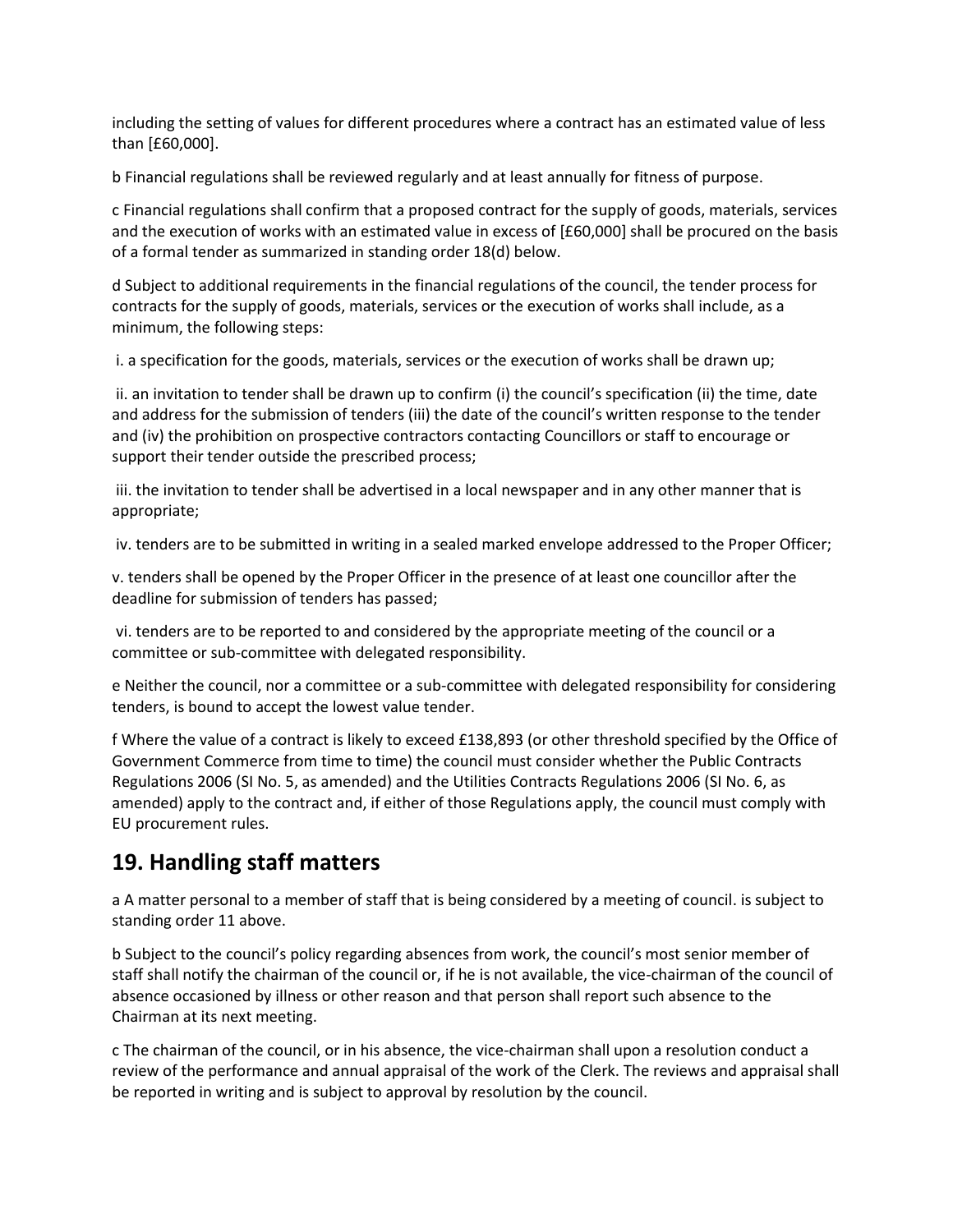d Subject to the council's policy regarding the handling of grievance matters, the council's most senior employee (or other employees) shall contact the chairman of the council or in his absence, the vicechairman of the council in respect of an informal or formal grievance matter, and this matter shall be reported back and progressed by resolution of the council.

e Subject to the council's policy regarding the handling of grievance matters, if an informal or formal grievance matter raised by [the employee's job title] relates to the chairman or vice-chairman of the council, this shall be communicated to another member of the council, which shall be reported back and progressed by resolution of the council.

f Any persons responsible for all or part of the management of staff shall treat the written records of all meetings relating to their performance, capabilities, grievance or disciplinary matters as confidential and secure.

 g The council shall keep all written records relating to employees secure. All paper records shall be secured and locked and electronic records shall be password protected and encrypted.

h Only persons with line management responsibilities shall have access to staff records referred to in standing orders 19(f) and (g) above if so justified.

i Access and means of access by keys and/or computer passwords to records of employment referred to in standing orders 19(f) and (g) above shall be provided only to The Proper Officer and the Chairman of the Council.

## **20. Requests for information**

a Requests for information held by the council shall be handled in accordance with the council's policy in respect of handling requests under the Freedom of Information Act 2000 and the Data Protection Act 1998.

b Correspondence from, and notices served by, the Information Commissioner shall be referred by the Proper Officer to the chairman of the Council. The said council shall have the power to do anything to facilitate compliance with the Freedom of Information Act 2000.

## **21. Relations with the press/media**

a Requests from the press or other media for an oral or written comment or statement from the Council, its Councillors or staff shall be handled in accordance with the Council's policy in respect of dealing with the press and/or other media.

## **22. Execution and sealing of legal deeds**

See also standing orders 15(b)(xii) and (xvii) above.

a A legal deed shall not be executed on behalf of the council unless authorized by a resolution.

b [Subject to standing order 22(a) above, any two Councillors may sign, on behalf of the council, any deed required by law and the Proper Officer shall witness their signatures.] The above is applicable to a council without a common seal.

## **23. Communicating with District and County or Unitary Councillors**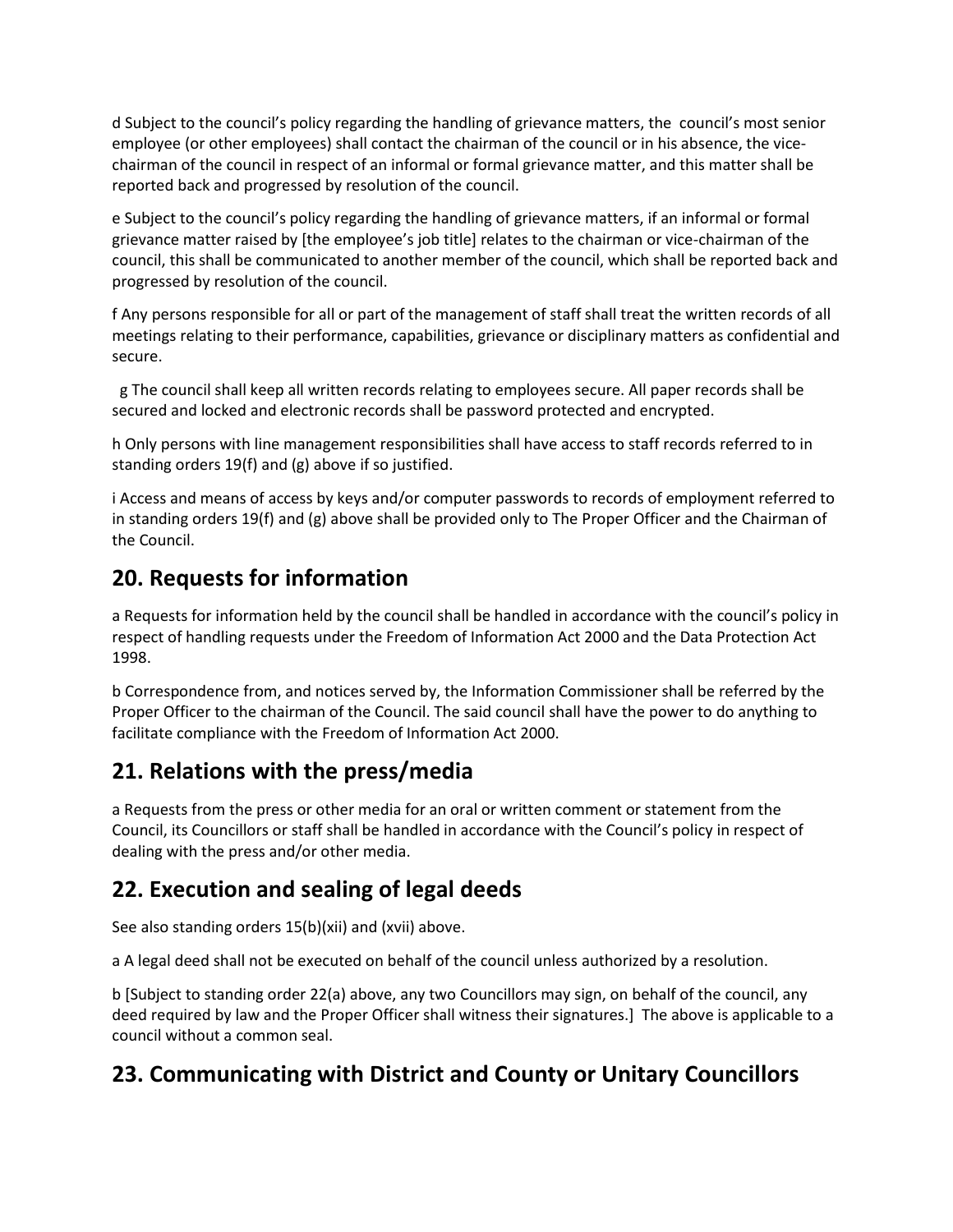a An invitation to attend a meeting of the council shall be sent, together with the agenda, to the ward councilors of the District and County Council.

b Unless the council determines otherwise, a copy of each letter sent to the [District and County Council] shall be sent to the ward councillor(s) representing the area of the council.

#### **24. Restrictions on councillor activities**

a. Unless authorized by a resolution, no councillor shall: i. inspect any land and/or premises which the council has a right or duty to inspect; or ii. issue orders, instructions or directions.

#### **25. Standing orders generally**

a All or part of a standing order, except one that incorporates mandatory statutory requirements, may be suspended by resolution in relation to the consideration of an item on the agenda for a meeting.

b A motion to add to or vary or revoke one or more of the council's standing orders, except one that incorporates mandatory statutory requirements, shall be proposed by a special motion, the written notice by at least **(2**) Councillors to be given to the Proper Officer in accordance with standing order 9 above.

c The Proper Officer shall provide a copy of the council's standing orders to a councillor as soon as possible after he has delivered his acceptance of office form.

d The decision of the chairman of a meeting as to the application of standing orders at the meeting shall be final.

26. A person may not orally report or comment about a meeting as it takes place if he is present at a meeting of a parish council or its committees but otherwise may:

a) film, photograph or make an audio recording of a meeting.

b) use any other means for enabling persons not present to see or hear proceedings at a meeting as it takes place or later.

c) report or comment on the proceedings in writing during or after a meeting or orally report or comment after the meeting.

## **26. Planning/ planning applications**

- 1. All applications are notified to the clerk by email from Malvern Hills DC Planning Dept.
- 2. All applications state a time for a response (normally 21 days, but this can vary)
- 3. The Clerk will notify all Parish Councillors as soon as possible by email and they are requested to familiarize themselves with the details.
- 4. The Clerk will advertise the applications on all public notice boards and on the Parish Council's web site encouraging all interested parties to respond directly to M.H.D.C.
- 5. Where at all possible, the application will be considered and determined at an Ordinary Parish Council monthly meeting.
- 6. If this is not possible, the Clerk is to liaise with the relevant Planning Officer to determine an agreed time for a response and if necessary, arrange a separate advertised Planning Meeting for all councilors and public to attend.